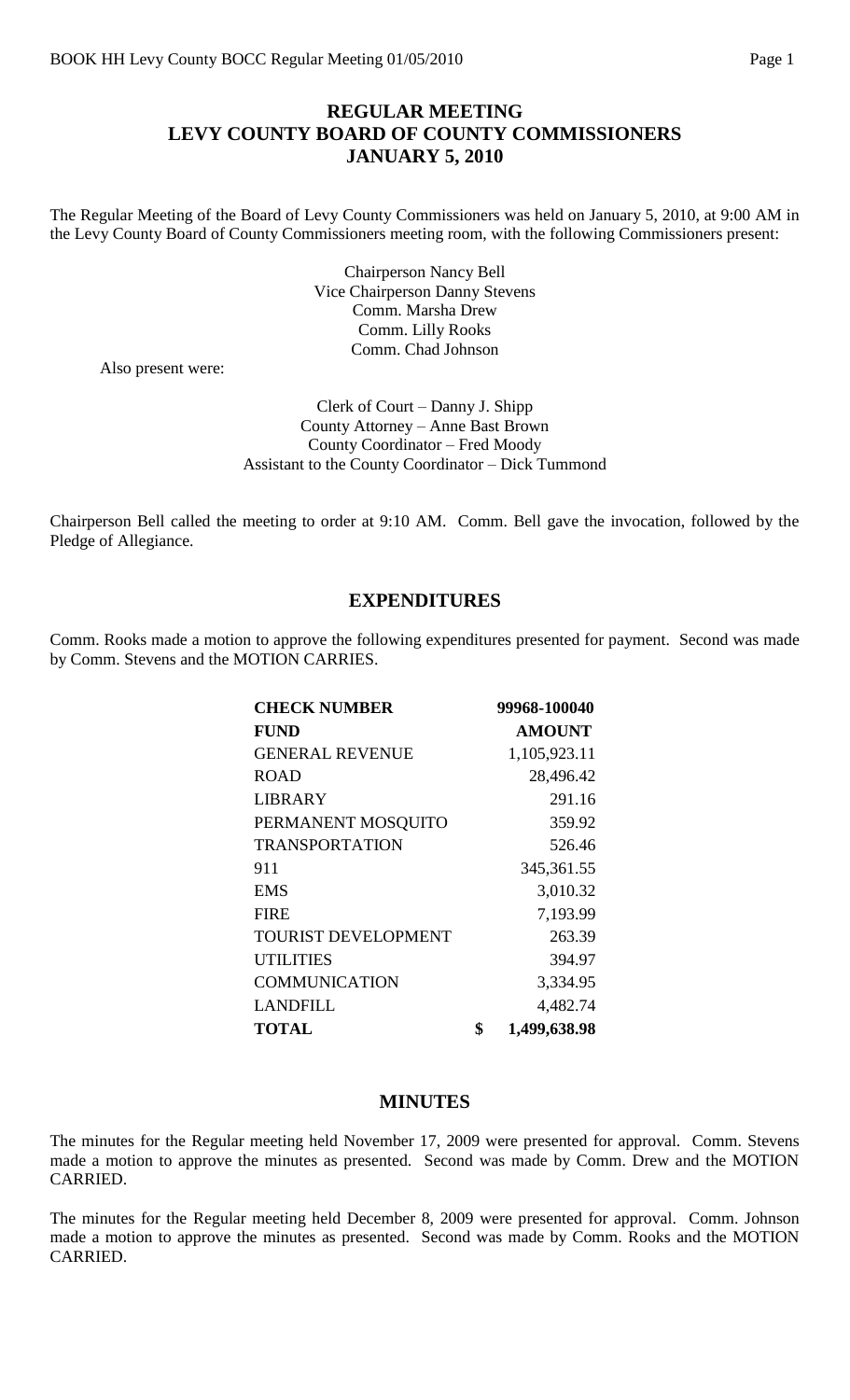# **CHAIRPERSON AND VICE CHAIRPERSON ELECTION**

Comm. Rooks commended Comm. Bell for her leadership in the past year as Chairperson and made a motion to re-appoint her as the Board Chairperson and Comm. Stevens as the Vice-Chairman. Second was made by Comm. Stevens and the MOTION CARRIES.

#### **ZONING**

Rob Corbitt,

A. HaVa. 4-09, Hardship Variance

Mr. Corbitt presented Hardship Variance HaVa. 4-09 to the Board for approval. The Hardship Variance is to allow for a second dwelling on the property owned by James and Janet Sharpe in order for their children to care for them.

Comm. Bell called for public comment. There was none.

Comm. Johnson made a motion to approve the Hardship Variance. Second was made by Comm. Drew and the MOTION CARRIES.

B. Request approval of Resolution 2010-04 amending Resolution 2007-24, Adopting Amendments to Schedule of Permit Fees and Service Charges for Services provided by the Levy County Development Department.

Mr. Corbitt stated this Resolution provides for repeal of conflicting fee schedules and provides an effective date. Comm. Drew made a motion to approve Resolution 2010-04 amending Resolution 2007-24. Second was made by Comm. Stevens and the MOTION CARRIES.

## **LEVY COUNTY TOURIST DEVELOPMENT**

Carol McQueen introduced Carolyn Cohen of Chiefland to everyone and provided information about her new book about Levy County. Ms. Cohen spoke about her new book "Levy County, Images of Florida". It focuses on the builders, founders and sites of Levy County. She stated the books are available at local stores.

# **LEVY COUNTY TRANSIT**

Desiree Painter, General Manager

A. Request approval to submit w/authorizing resolutions the FY 2010-2011 Section 5311 (operating expenses) grant application to the Florida Department of Transportation.

Ms. Painter requested approval to submit with authorizing resolutions the FY 2010-2011 Section 5311 operating grant application to the Florida Department of Transportation. Ms. Painter stated this is a 50/50 soft match grant in the amount of \$400,000.

Comm. Stevens made a motion to approve Resolution 2010-01 for the FY 2010-2011 Section 5311 operating grant application to the Florida Department of Transportation. Second was made by Comm. Drew and the MOTION CARRIES.

B. Request approval to submit w/authorizing resolutions the FY 2010-2011 Section 5310 (capital equipment) grant application to the Florida Department of Transportation.

Ms. Painter requested approval to submit with authorizing resolutions the FY 2010-2011 Section 5310 capital equipment application to the Florida Department of Transportation. Ms. Painter stated this is an 80/10/10 hard match grant in the amount of \$70,529 to be used for the purchase of a generating system for the transit building and one E-350 Club Wagon van.

Comm. Rooks made a motion to approve Resolution 2010-02 for the FY 2010-2011 Section 5310 capital equipment application to the Florida Department of Transportation. Second was made by Comm. Stevens and the MOTION CARRIES.

C. Request approval to submit w/authorizing resolutions the 2010-2011 Section 5316 (operating and capital expenses) grant application to the Florida Department of Transportation.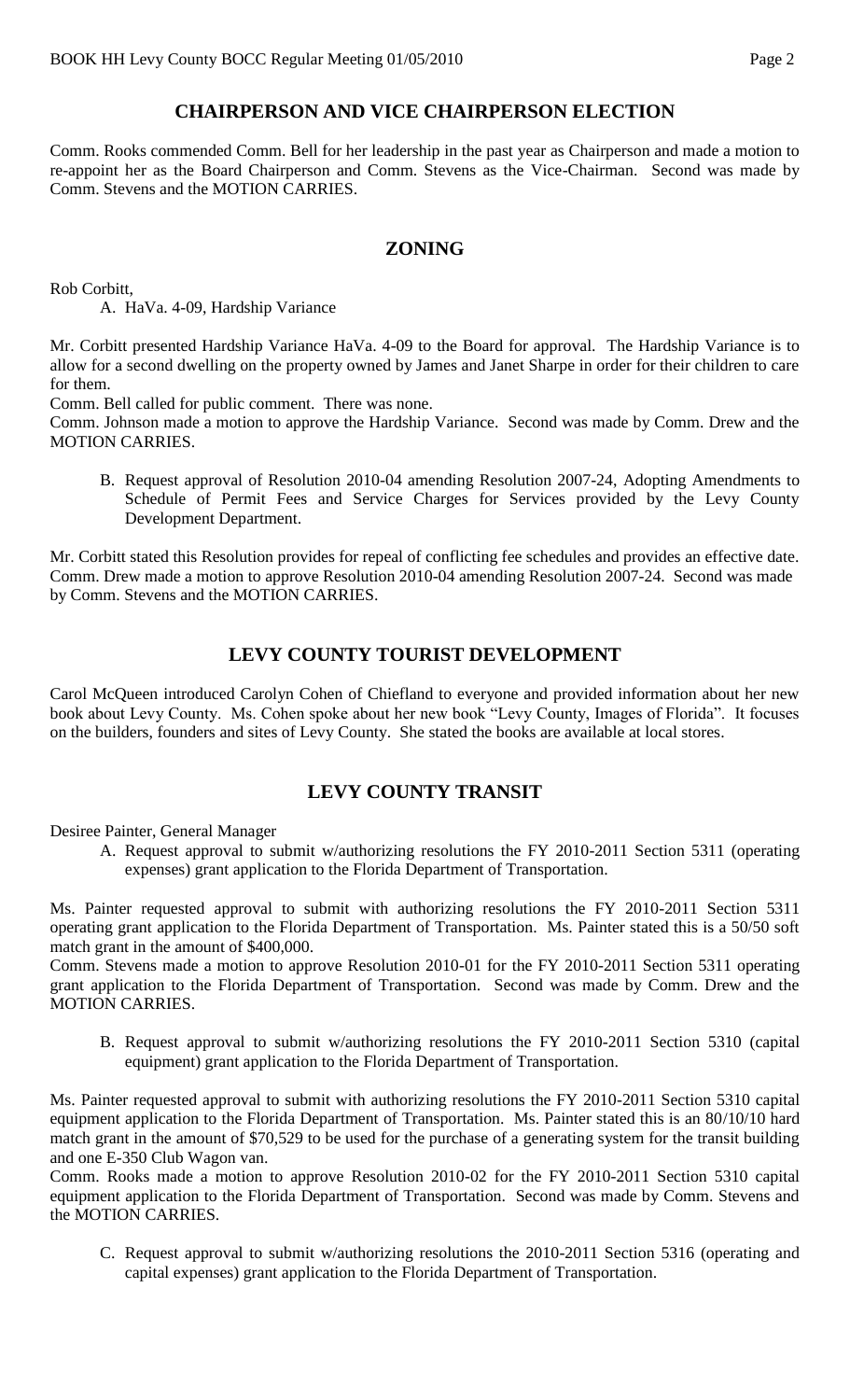Ms. Painter requested approval to submit with authorizing resolutions the 2010-2011 Section 5316 operating and capital expenses grant application to the Florida Department of Transportation. Ms. Painter stated this is a 50/50 soft match for operational and 80/20 hard match for capital equipment grant in the amount of \$350,000 to be used for job access reverse commute.

Comm. Stevens made a motion to approve Resolution 2010-03 for the 2010-2011 Section 5316 operating and capital expenses grant application to the Florida Department of Transportation. Second was made by Comm. Drew and the MOTION CARRIES.

D. Request approval of the 5316 Joint Participation Agreement for capital with 80/20 hard match.

Ms. Painter requested approval of the 5316 Joint Participation Agreement for capital with 80/20 hard match in the amount of \$89,291 with a 10% match with a date change.

Comm. Drew made a motion to approve the 5316 Joint Participation Agreement for capital with date change. Second was made by Comm. Stevens and the MOTION CARRIES.

D. Request approval of the 5316 Joint Participation Agreement for operational expenses 50/50 soft match.

Ms. Painter requested approval of the 5316 Joint Participation Agreement for operational expenses 50/50 soft match in the amount of \$187,500 with changes.

Comm. Rooks made a motion to approve the 5316 Joint Participation Agreement for operational expenses with changes. Second was made by Comm. Stevens and the MOTION CARRIES.

## **ROAD DEPARTMENT**

Bruce Greenlee, Administrative Superintendent

A. Request adoption of Resolution 2010-05 to schedule a Public Hearing on Tuesday, February 2, 2010 at 9:00 A.M. for the closure of Lacoocha Street as requested by Petitioners Foster Pericciuoli and Nezmer and Patricia Calzolari.

Mr. Greenlee requested adoption of Resolution 2010-05 to schedule a Public Hearing as stated above. Comm. Rooks made a motion to adopt Resolution 2010-05. Second was made by Comm. Drew and the MOTION CARRIES.

### **PUBLIC COMMENTS**

Bill Phillips of Cedar Key Bed & Breakfast spoke about starting a private bus company with a goal of servicing five counties. His vision is to provide upscale transportation on busses equipped with restrooms and galleys. The busses will also have T.V. monitors as well as wi-fi and GPS tracking.

Mr. Moody stated Gerald Heathcoat, Mayor of Williston, inviting the Board to a workshop on Thursday, January 14, 2010 from 4:30 to 6:00 P.M. at the R.V. Crossings in Williston with the Florida League of Cities Special Legislative Workshop for the Suwannee River League of Cities.

Mr. Moody stated FACT is hosting a series of workshops at several UF/IFAS extension offices.

Mr. Moody stated the Levy County Health Department still has the H1N1/Swine Flu vaccine available and will be available at the Courthouse Thursday, January 7, 2010 from 10:00 A.M. to 1:00 P.M. for anyone interested in getting the vaccine at no charge.

#### **COMMISSIONERS' REPORTS**

Comm. Bell reminded everyone interviews will be held today at 1:00 P.M. for Library Services Director.

Comm. Stevens reminded everyone there will be fundraisers coming up in Williston in March and April at Rhino Outdoors. The Sporting Clay's Fundraiser for both the Williston FFA and Tri-County Pregnancy Center are planned again for this year.

Comm. Drew questioned Mr. Corbitt about the County's CRS rating changing from an 8 to a 7, which corresponds to insurance rates going down. She thanked Mr. Corbitt for his work on this.